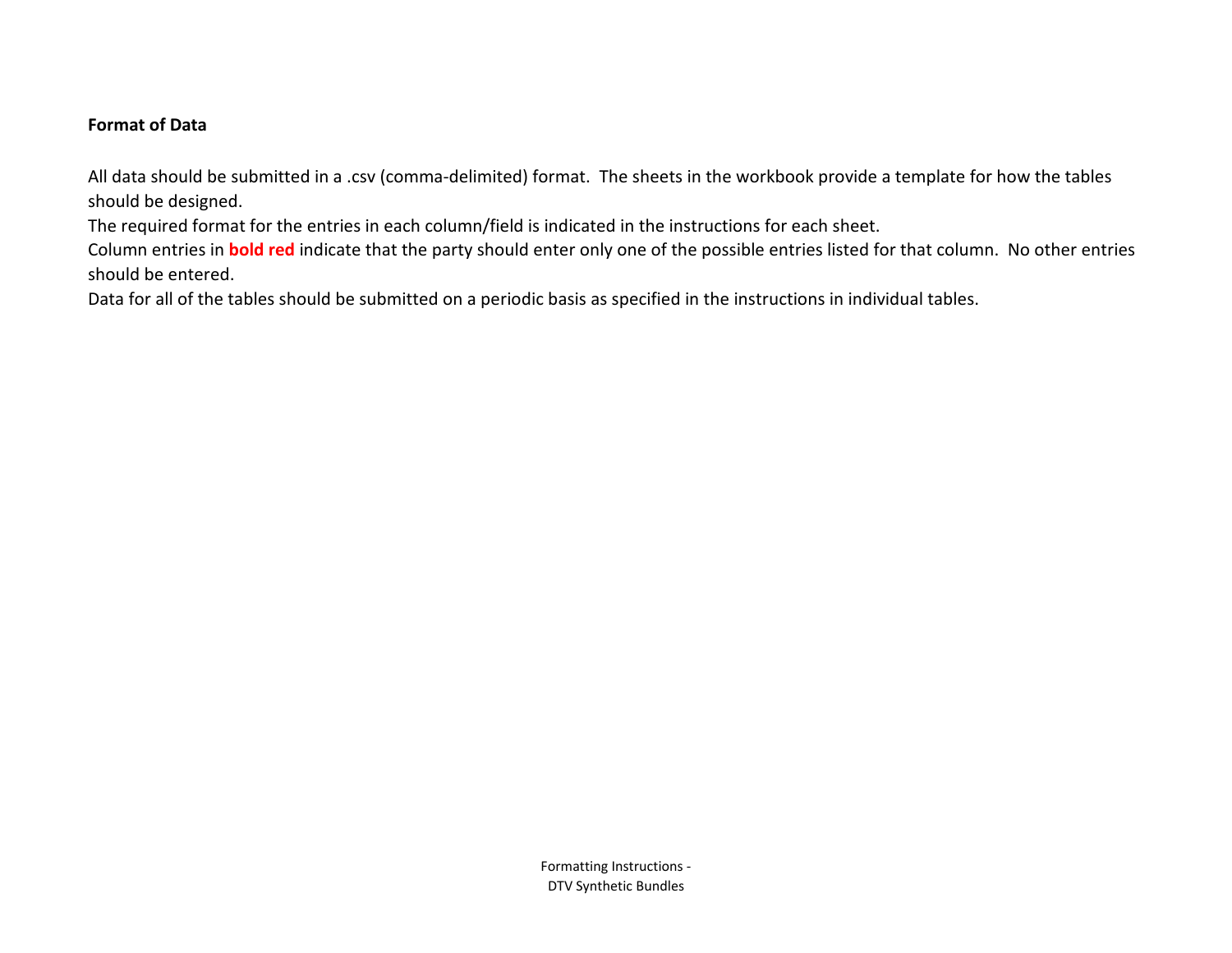## **"Partnership Agreements" Table**

For every firm that the Company has partnered with to offer Synthetic Bundles, including Internet Access Service provided by the partner and MVPD service provided by the Company, by month from January 2012 to June 2014, provide the data in the table below. Note, each new date, tech and residential code should be a new row of data. In general, this table is intended to provide data on the number of subscriber, ARPU and churn data to synthetic bundles, separately by acquiring partner.

| Column | <b>Variable Name</b> | Format         | <b>Possible Entries/</b><br><b>Example Entries</b> | <b>Description</b>                                                                                                                                                                                                                 |  |  |
|--------|----------------------|----------------|----------------------------------------------------|------------------------------------------------------------------------------------------------------------------------------------------------------------------------------------------------------------------------------------|--|--|
| A      | date                 | Text - YYYY_MM | 2012_01 to 2014_06                                 | The date for which the data is being collected                                                                                                                                                                                     |  |  |
| B      | residential          | Integer        | 1, 0                                               | Whether the row of data corresponds to (1) residential or (0) (non-residential)                                                                                                                                                    |  |  |
| C      | synth_subs           | Integer        | 1200                                               | the total number of subscribers to the Synthetic Bundle at the end of the month                                                                                                                                                    |  |  |
| D      | synth subs company   | Integer        | 800                                                | the total number of subscribers to the Synthetic Bundle at the end of the month who purchased<br>the Synthetic Bundle directly from the Company                                                                                    |  |  |
| E.     | synth subs partner   | Integer        | 400                                                | the total number of subscribers to the Synthetic Bundle at the end of the month who purchased<br>the Synthetic Bundle directly from the partner                                                                                    |  |  |
| F.     | arpu_subs            | Integer        | 112                                                | the average revenue per subscriber to the Company (net of any payments made to the partner) for<br>all subscribers to the Synthetic Bundle at the end of the month                                                                 |  |  |
| G      | arpu subs company    | Integer        | 106                                                | the average revenue per subscriber to the Company (net of any payments made to the partner) for<br>all subscribers to the Synthetic Bundle at the end of the month who purchased the Synthetic<br>Bundle directly from the Company |  |  |
| H      | arpu subs partner    | Integer        | 115                                                | the average revenue per subscriber to the Company (net of any payments made to the partner) for<br>all subscribers to the Synthetic Bundle at the end of the month who purchased the Synthetic<br>Bundle directly from the partner |  |  |
|        | subs new             | Integer        | 82                                                 | The number of subscribers beginning a subscription to the Synthetic Bundle during the month.                                                                                                                                       |  |  |
|        | subs new company     | Integer        | 40                                                 | The number of subscribers beginning a subscription to the Synthetic Bundle during the month who<br>purchased the Synthetic Bundle directly from the Company.                                                                       |  |  |
| K      | subs new partner     | Integer        | 42                                                 | The number of subscribers beginning a subscription to the Synthetic Bundle during the month who<br>purchased the Synthetic Bundle directly from the partner.                                                                       |  |  |
| L      | subs_lost            | Integer        | 15                                                 | The number of subscribers ending a subscription to the Synthetic Bundle during the month.                                                                                                                                          |  |  |
| M      | subs lost company    | Integer        |                                                    | The number of subscribers ending a subscription to the Synthetic Bundle during the month who<br>purchased the Synthetic Bundle directly from the Company.                                                                          |  |  |
| N      | subs lost partner    | Integer        | 8                                                  | The number of subscribers ending a subscription to the Synthetic Bundle during the month who<br>purchased the Synthetic Bundle directly from the partner.                                                                          |  |  |

## **Notes by Column:**

**A, B, C**: Any variation in Date, Tech, and Residential necessitates the creation of a new, unique record.